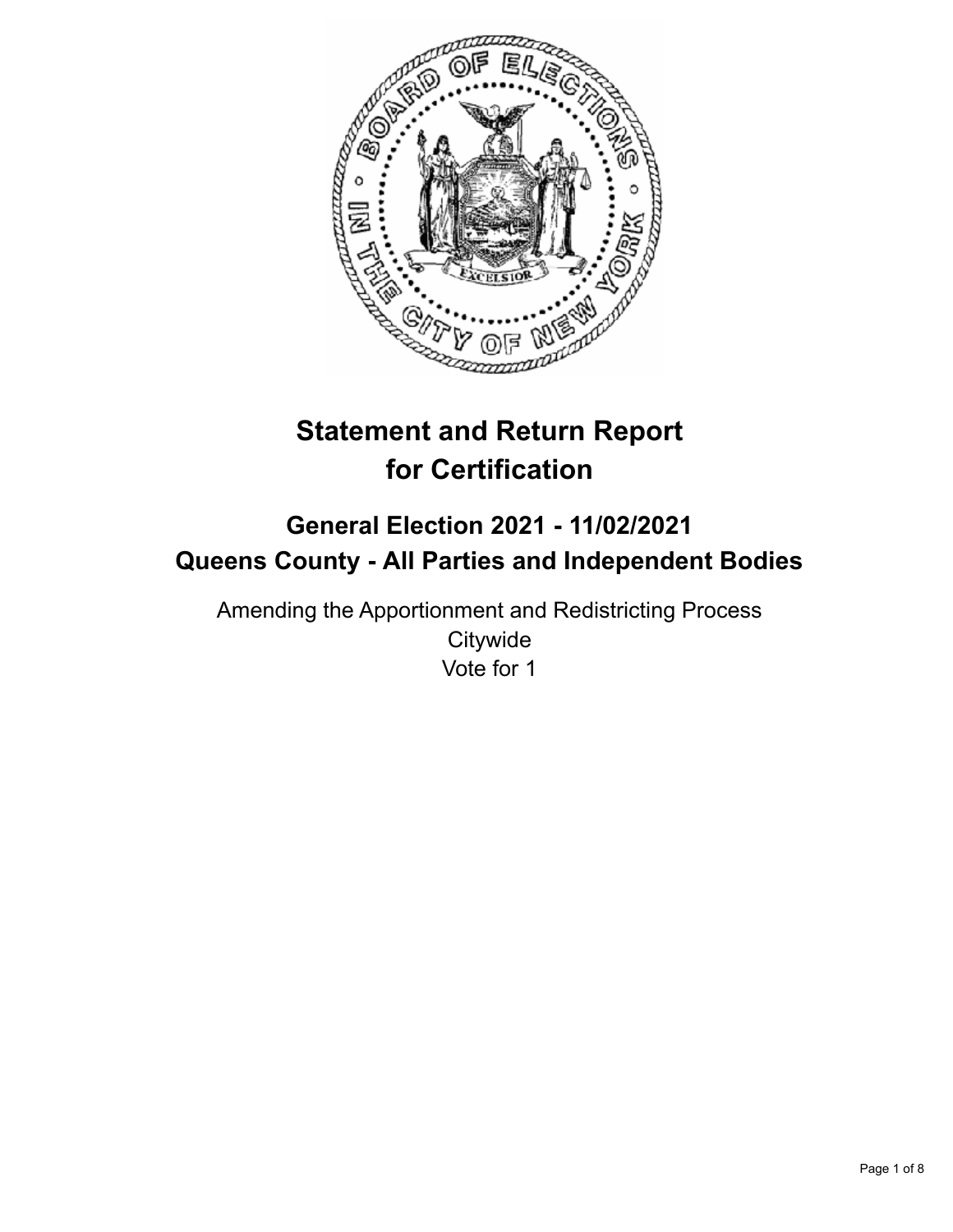

| <b>PUBLIC COUNTER</b>                                    | 23,094   |
|----------------------------------------------------------|----------|
| <b>MANUALLY COUNTED EMERGENCY</b>                        | 0        |
| ABSENTEE / MILITARY                                      | 1,401    |
| <b>AFFIDAVIT</b>                                         | 198      |
| <b>Total Ballots</b>                                     | 24,693   |
| Less - Inapplicable Federal/Special Presidential Ballots | $\Omega$ |
| <b>Total Applicable Ballots</b>                          | 24,693   |
| <b>YES</b>                                               | 7,605    |
| <b>NO</b>                                                | 13,415   |
| <b>Total Votes</b>                                       | 21,020   |
| Unrecorded                                               | 3.673    |

## **Assembly District 24**

| <b>PUBLIC COUNTER</b>                                    | 13,728 |
|----------------------------------------------------------|--------|
| <b>MANUALLY COUNTED EMERGENCY</b>                        | 0      |
| ABSENTEE / MILITARY                                      | 1,309  |
| AFFIDAVIT                                                | 50     |
| <b>Total Ballots</b>                                     | 15,087 |
| Less - Inapplicable Federal/Special Presidential Ballots | 0      |
| <b>Total Applicable Ballots</b>                          | 15,087 |
| <b>YES</b>                                               | 7,244  |
| <b>NO</b>                                                | 4,932  |
| <b>Total Votes</b>                                       | 12,176 |
| Unrecorded                                               | 2,911  |

| <b>PUBLIC COUNTER</b>                                    | 12,833   |
|----------------------------------------------------------|----------|
| <b>MANUALLY COUNTED EMERGENCY</b>                        | $\Omega$ |
| ABSENTEE / MILITARY                                      | 1,548    |
| <b>AFFIDAVIT</b>                                         | 67       |
| <b>Total Ballots</b>                                     | 14,448   |
| Less - Inapplicable Federal/Special Presidential Ballots | $\Omega$ |
| <b>Total Applicable Ballots</b>                          | 14,448   |
| <b>YES</b>                                               | 5,908    |
| <b>NO</b>                                                | 5,698    |
| <b>Total Votes</b>                                       | 11,606   |
| Unrecorded                                               | 2.842    |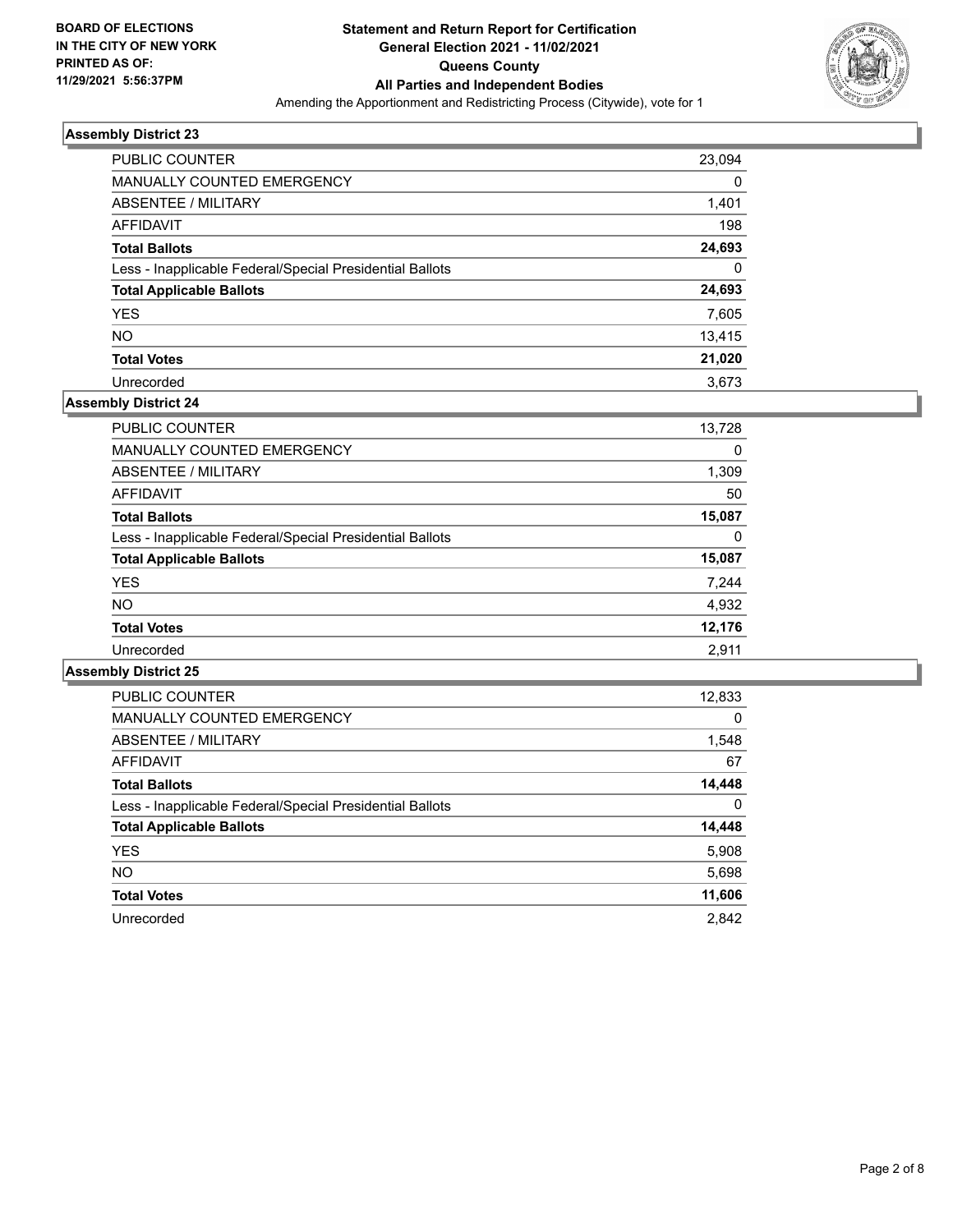

| <b>PUBLIC COUNTER</b>                                    | 22,506 |
|----------------------------------------------------------|--------|
| <b>MANUALLY COUNTED EMERGENCY</b>                        | 0      |
| ABSENTEE / MILITARY                                      | 2,402  |
| AFFIDAVIT                                                | 123    |
| <b>Total Ballots</b>                                     | 25,031 |
| Less - Inapplicable Federal/Special Presidential Ballots | 0      |
| <b>Total Applicable Ballots</b>                          | 25,031 |
| <b>YES</b>                                               | 9,854  |
| <b>NO</b>                                                | 11,222 |
| <b>Total Votes</b>                                       | 21,076 |
| Unrecorded                                               | 3.955  |

## **Assembly District 27**

| PUBLIC COUNTER                                           | 14,683 |
|----------------------------------------------------------|--------|
| <b>MANUALLY COUNTED EMERGENCY</b>                        | 0      |
| ABSENTEE / MILITARY                                      | 1,525  |
| AFFIDAVIT                                                | 59     |
| <b>Total Ballots</b>                                     | 16,267 |
| Less - Inapplicable Federal/Special Presidential Ballots | 0      |
| <b>Total Applicable Ballots</b>                          | 16,267 |
| <b>YES</b>                                               | 6,549  |
| NO.                                                      | 6,744  |
| <b>Total Votes</b>                                       | 13,293 |
| Unrecorded                                               | 2.974  |

| <b>PUBLIC COUNTER</b>                                    | 20,406   |
|----------------------------------------------------------|----------|
| <b>MANUALLY COUNTED EMERGENCY</b>                        | $\Omega$ |
| ABSENTEE / MILITARY                                      | 2,099    |
| <b>AFFIDAVIT</b>                                         | 117      |
| <b>Total Ballots</b>                                     | 22,622   |
| Less - Inapplicable Federal/Special Presidential Ballots | 0        |
| <b>Total Applicable Ballots</b>                          | 22,622   |
| <b>YES</b>                                               | 10,454   |
| <b>NO</b>                                                | 8,734    |
| <b>Total Votes</b>                                       | 19,188   |
| Unrecorded                                               | 3.434    |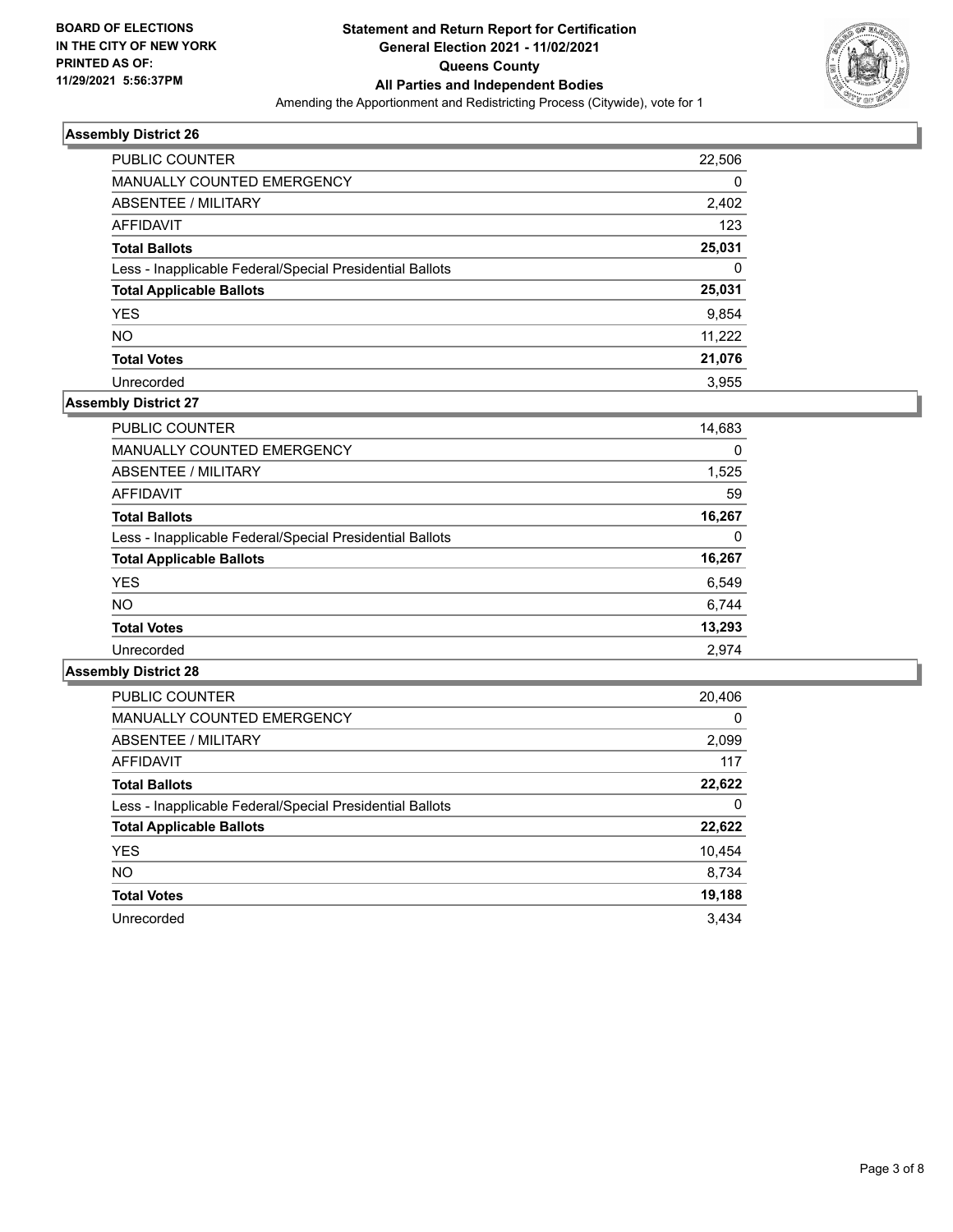

| <b>PUBLIC COUNTER</b>                                    | 16,114 |
|----------------------------------------------------------|--------|
| <b>MANUALLY COUNTED EMERGENCY</b>                        | 0      |
| ABSENTEE / MILITARY                                      | 1,361  |
| AFFIDAVIT                                                | 50     |
| <b>Total Ballots</b>                                     | 17,525 |
| Less - Inapplicable Federal/Special Presidential Ballots | 0      |
| <b>Total Applicable Ballots</b>                          | 17,525 |
| <b>YES</b>                                               | 10,149 |
| <b>NO</b>                                                | 3,999  |
| <b>Total Votes</b>                                       | 14,148 |
| Unrecorded                                               | 3.377  |

## **Assembly District 30**

| 16,979 |
|--------|
| 0      |
| 1,142  |
| 100    |
| 18.221 |
| 0      |
| 18,221 |
| 7,860  |
| 6,943  |
| 14,803 |
| 3.418  |
|        |

| <b>PUBLIC COUNTER</b>                                    | 10,973   |
|----------------------------------------------------------|----------|
| <b>MANUALLY COUNTED EMERGENCY</b>                        | $\Omega$ |
| ABSENTEE / MILITARY                                      | 775      |
| <b>AFFIDAVIT</b>                                         | 75       |
| <b>Total Ballots</b>                                     | 11,823   |
| Less - Inapplicable Federal/Special Presidential Ballots | 0        |
| <b>Total Applicable Ballots</b>                          | 11,823   |
| <b>YES</b>                                               | 6,470    |
| <b>NO</b>                                                | 3,042    |
| <b>Total Votes</b>                                       | 9,512    |
| Unrecorded                                               | 2.311    |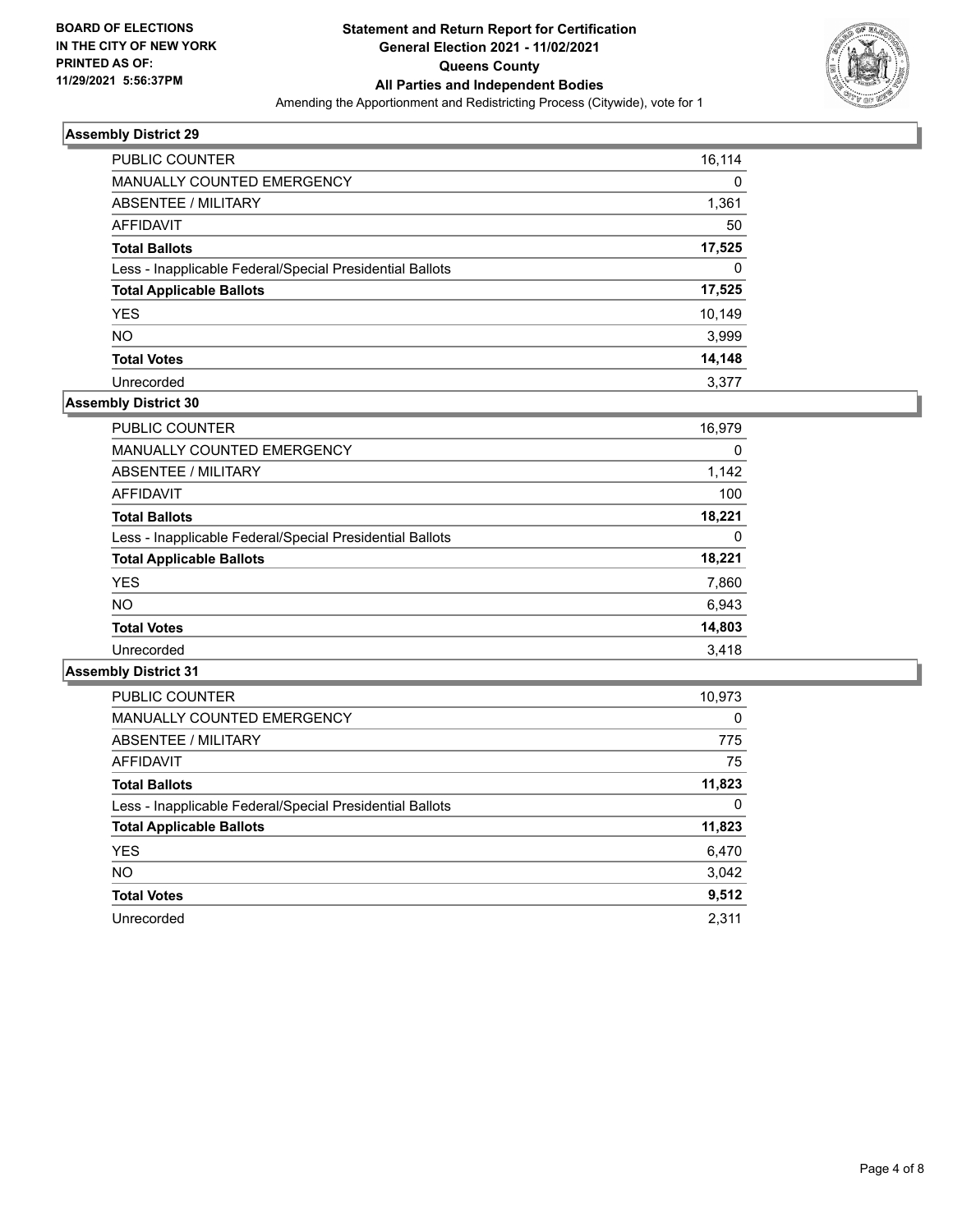

| <b>PUBLIC COUNTER</b>                                    | 14,251 |
|----------------------------------------------------------|--------|
| <b>MANUALLY COUNTED EMERGENCY</b>                        | 0      |
| ABSENTEE / MILITARY                                      | 1,068  |
| <b>AFFIDAVIT</b>                                         | 50     |
| <b>Total Ballots</b>                                     | 15,369 |
| Less - Inapplicable Federal/Special Presidential Ballots | 0      |
| <b>Total Applicable Ballots</b>                          | 15,369 |
| <b>YES</b>                                               | 8,866  |
| <b>NO</b>                                                | 3,543  |
| <b>Total Votes</b>                                       | 12,409 |
| Unrecorded                                               | 2.960  |

## **Assembly District 33**

| <b>PUBLIC COUNTER</b>                                    | 17,743 |
|----------------------------------------------------------|--------|
| <b>MANUALLY COUNTED EMERGENCY</b>                        | 0      |
| ABSENTEE / MILITARY                                      | 1,477  |
| AFFIDAVIT                                                | 63     |
| <b>Total Ballots</b>                                     | 19,283 |
| Less - Inapplicable Federal/Special Presidential Ballots | 0      |
| <b>Total Applicable Ballots</b>                          | 19,283 |
| <b>YES</b>                                               | 10,527 |
| NO.                                                      | 5,467  |
| <b>Total Votes</b>                                       | 15,994 |
| Unrecorded                                               | 3.289  |

| <b>PUBLIC COUNTER</b>                                    | 10,620   |
|----------------------------------------------------------|----------|
| <b>MANUALLY COUNTED EMERGENCY</b>                        | $\Omega$ |
| ABSENTEE / MILITARY                                      | 817      |
| AFFIDAVIT                                                | 72       |
| <b>Total Ballots</b>                                     | 11,509   |
| Less - Inapplicable Federal/Special Presidential Ballots | 0        |
| <b>Total Applicable Ballots</b>                          | 11,509   |
| <b>YES</b>                                               | 6,003    |
| NO.                                                      | 2,675    |
| <b>Total Votes</b>                                       | 8,678    |
| Unrecorded                                               | 2,831    |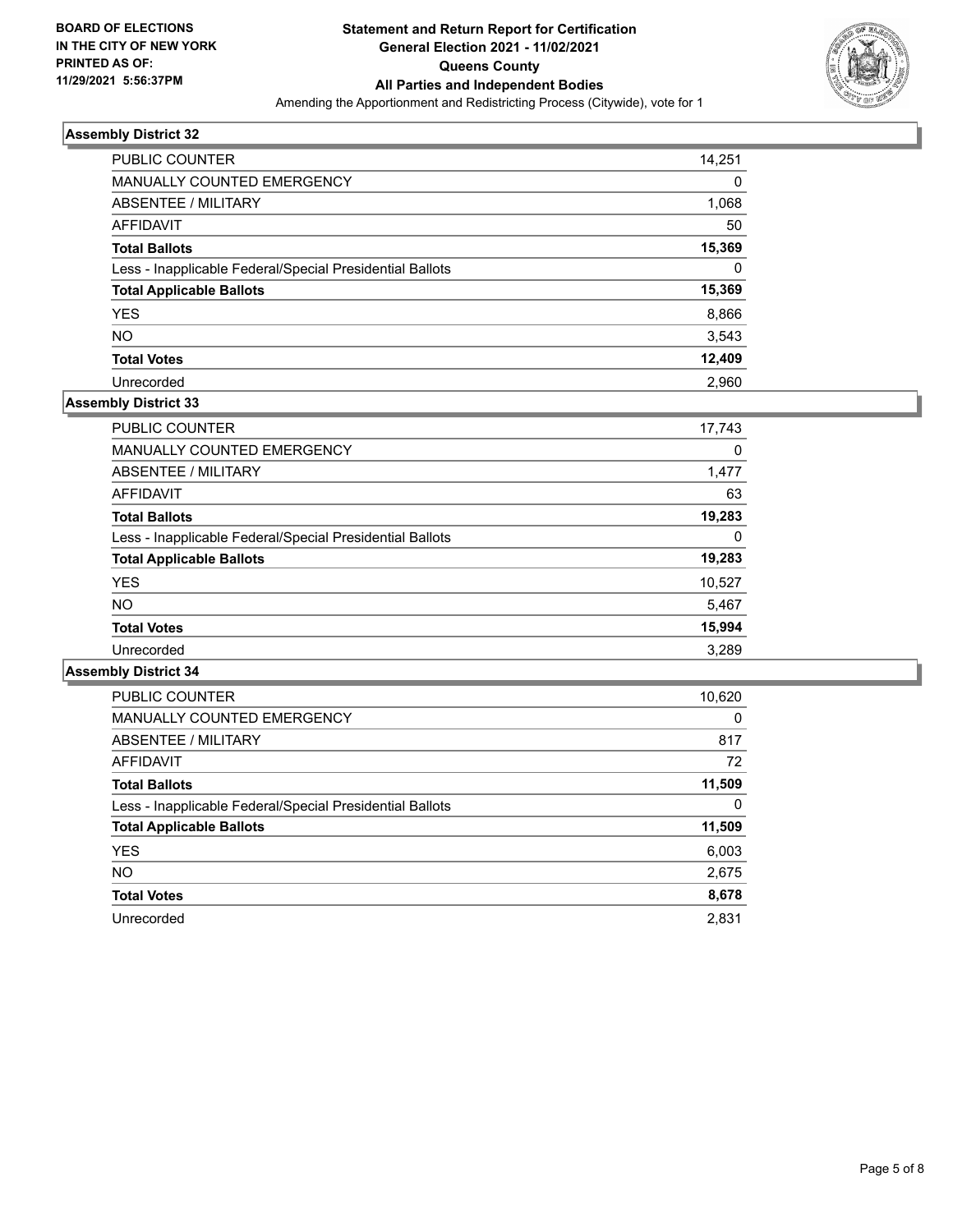

| <b>PUBLIC COUNTER</b>                                    | 8,836    |
|----------------------------------------------------------|----------|
| MANUALLY COUNTED EMERGENCY                               | 0        |
| ABSENTEE / MILITARY                                      | 680      |
| AFFIDAVIT                                                | 40       |
| <b>Total Ballots</b>                                     | 9,556    |
| Less - Inapplicable Federal/Special Presidential Ballots | $\Omega$ |
| <b>Total Applicable Ballots</b>                          | 9,556    |
| <b>YES</b>                                               | 4,828    |
| <b>NO</b>                                                | 2,289    |
| <b>Total Votes</b>                                       | 7,117    |
| Unrecorded                                               | 2.439    |

## **Assembly District 36**

| <b>PUBLIC COUNTER</b>                                    | 17,307 |
|----------------------------------------------------------|--------|
| <b>MANUALLY COUNTED EMERGENCY</b>                        | 0      |
| ABSENTEE / MILITARY                                      | 1,223  |
| AFFIDAVIT                                                | 183    |
| <b>Total Ballots</b>                                     | 18.713 |
| Less - Inapplicable Federal/Special Presidential Ballots | 0      |
| <b>Total Applicable Ballots</b>                          | 18,713 |
| <b>YES</b>                                               | 10,856 |
| <b>NO</b>                                                | 5,054  |
| <b>Total Votes</b>                                       | 15,910 |
| Unrecorded                                               | 2.803  |

| <b>PUBLIC COUNTER</b>                                    | 15,516   |
|----------------------------------------------------------|----------|
| MANUALLY COUNTED EMERGENCY                               | $\Omega$ |
| ABSENTEE / MILITARY                                      | 964      |
| AFFIDAVIT                                                | 142      |
| <b>Total Ballots</b>                                     | 16,622   |
| Less - Inapplicable Federal/Special Presidential Ballots | 0        |
| <b>Total Applicable Ballots</b>                          | 16,622   |
| <b>YES</b>                                               | 9,364    |
| <b>NO</b>                                                | 4,111    |
| <b>Total Votes</b>                                       | 13,475   |
| Unrecorded                                               | 3.147    |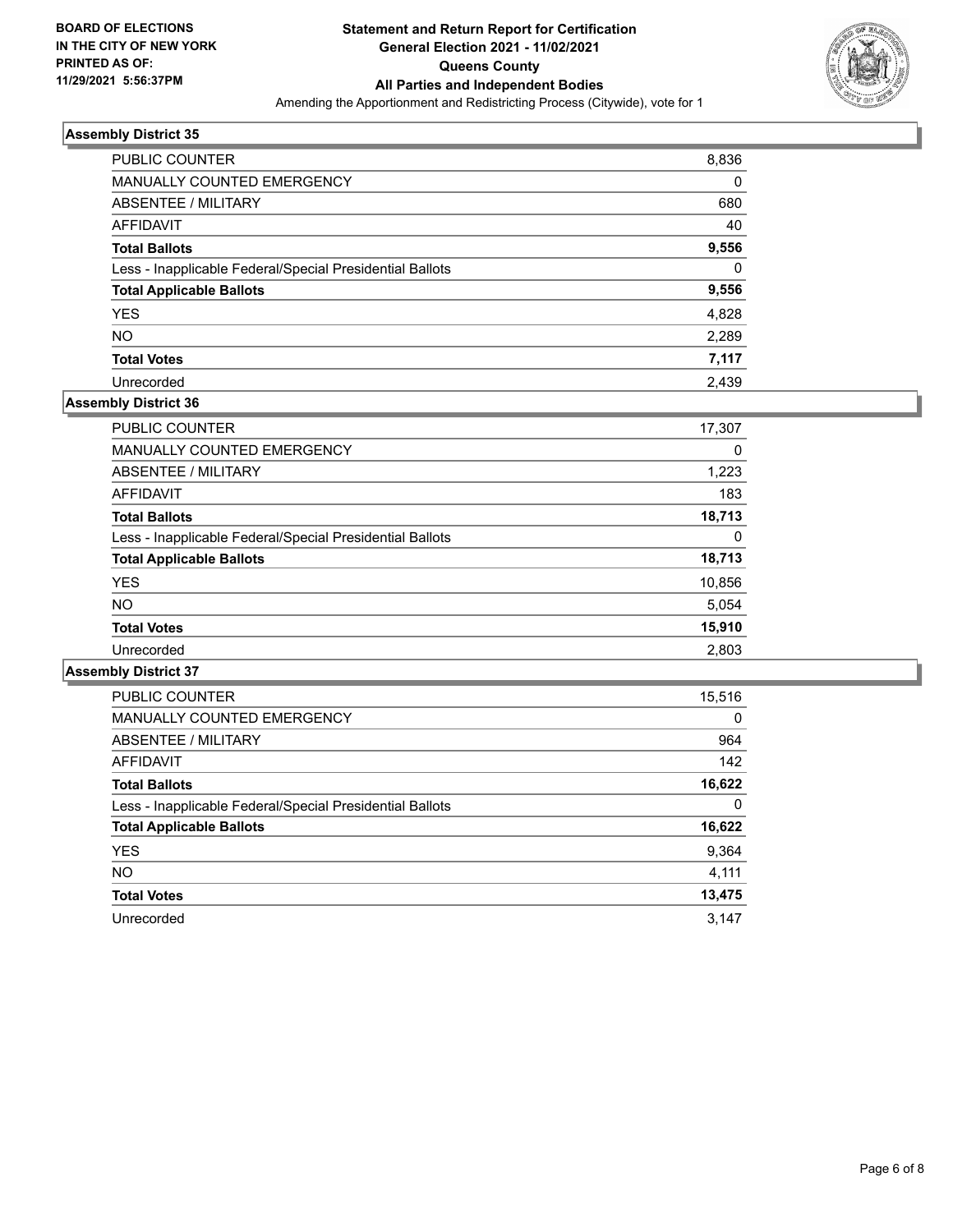

| PUBLIC COUNTER                                           | 10,129   |
|----------------------------------------------------------|----------|
| MANUALLY COUNTED EMERGENCY                               | $\Omega$ |
| ABSENTEE / MILITARY                                      | 643      |
| AFFIDAVIT                                                | 42       |
| <b>Total Ballots</b>                                     | 10,814   |
| Less - Inapplicable Federal/Special Presidential Ballots | $\Omega$ |
| <b>Total Applicable Ballots</b>                          | 10,814   |
| <b>YES</b>                                               | 4.812    |
| <b>NO</b>                                                | 3,726    |
| <b>Total Votes</b>                                       | 8,538    |
| Unrecorded                                               | 2.276    |

## **Assembly District 39**

| PUBLIC COUNTER                                           | 7,825    |
|----------------------------------------------------------|----------|
| <b>MANUALLY COUNTED EMERGENCY</b>                        | 0        |
| ABSENTEE / MILITARY                                      | 684      |
| AFFIDAVIT                                                | 45       |
| <b>Total Ballots</b>                                     | 8,554    |
| Less - Inapplicable Federal/Special Presidential Ballots | $\Omega$ |
| <b>Total Applicable Ballots</b>                          | 8,554    |
| <b>YES</b>                                               | 4,442    |
| <b>NO</b>                                                | 1.791    |
| <b>Total Votes</b>                                       | 6,233    |
| Unrecorded                                               | 2,321    |

| <b>PUBLIC COUNTER</b>                                    | 10,145 |
|----------------------------------------------------------|--------|
| <b>MANUALLY COUNTED EMERGENCY</b>                        | 0      |
| ABSENTEE / MILITARY                                      | 1,176  |
| <b>AFFIDAVIT</b>                                         | 56     |
| <b>Total Ballots</b>                                     | 11,377 |
| Less - Inapplicable Federal/Special Presidential Ballots | 0      |
| <b>Total Applicable Ballots</b>                          | 11,377 |
| <b>YES</b>                                               | 4,551  |
| <b>NO</b>                                                | 3,828  |
| <b>Total Votes</b>                                       | 8,379  |
| Unrecorded                                               | 2.998  |